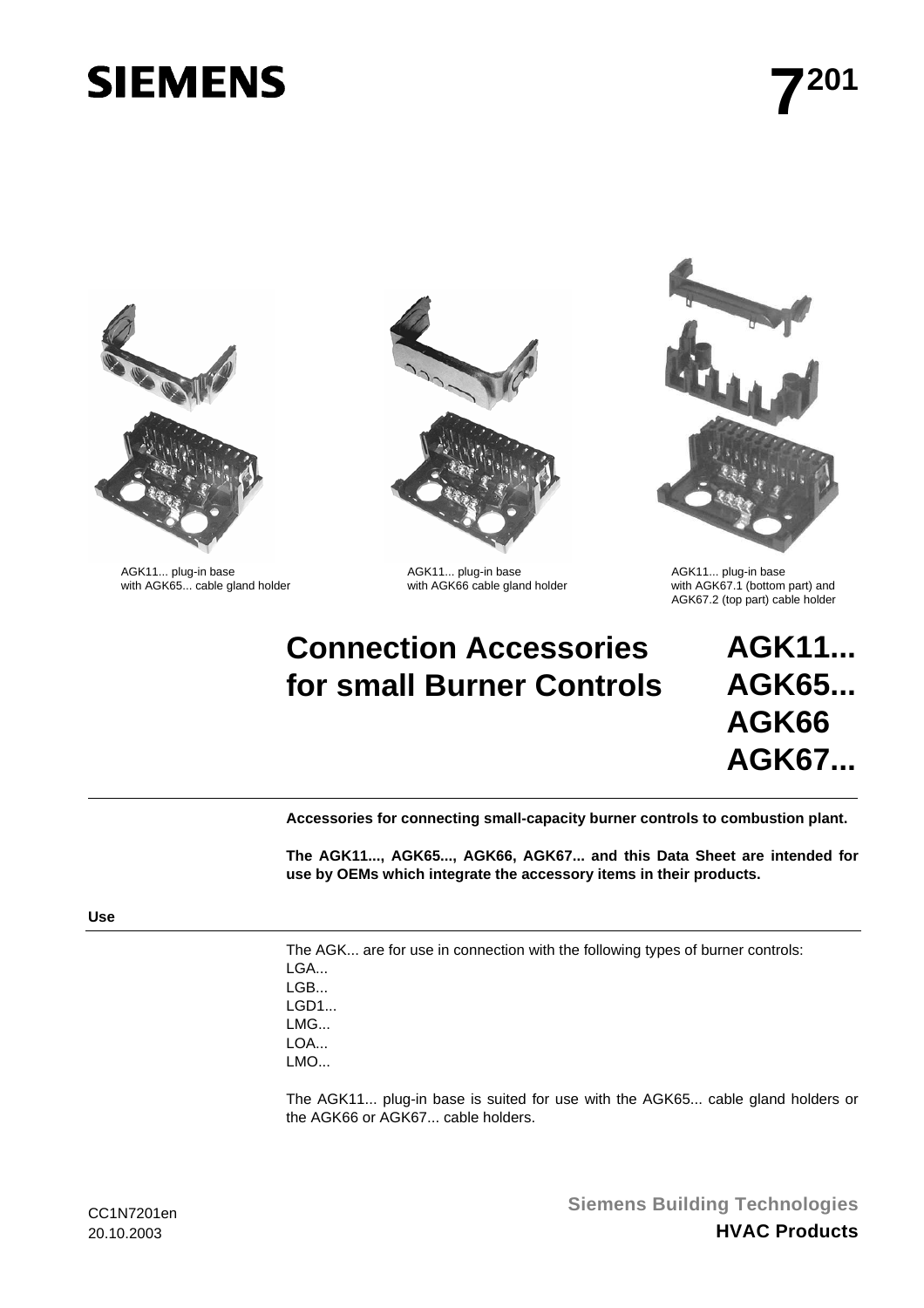| <b>Warning notes</b>              |                                                                                                                                                                                                                                                                                                                                                                                                                                                                                                                                                                                                                                                    |  |  |
|-----------------------------------|----------------------------------------------------------------------------------------------------------------------------------------------------------------------------------------------------------------------------------------------------------------------------------------------------------------------------------------------------------------------------------------------------------------------------------------------------------------------------------------------------------------------------------------------------------------------------------------------------------------------------------------------------|--|--|
|                                   | To avoid injury to persons, damage to property or the environment, the following<br>warning notes should be observed!                                                                                                                                                                                                                                                                                                                                                                                                                                                                                                                              |  |  |
|                                   | All activities (mounting, installation and service work, etc.) must be performed by<br>$\bullet$<br>qualified staff<br>Before performing only wiring changes in the connection area of the burner control,<br>$\bullet$<br>the unit must be completely isolated from the mains supply (all-polar disconnection)<br>Ensure protection against electric shock hazard by providing adequate protection<br>$\bullet$<br>when mounting the burner control<br>Check wiring and all safety functions<br>$\bullet$                                                                                                                                         |  |  |
| <b>Mounting notes</b>             |                                                                                                                                                                                                                                                                                                                                                                                                                                                                                                                                                                                                                                                    |  |  |
|                                   | Ensure that the relevant national safety regulations are complied with<br>$\bullet$<br>We recommend to connect the gas burner controls with a single-section terminal<br>$\bullet$<br>block (no risk of mixing up when reconnecting)<br>Connect the earthing lug on the AGK11 plug-in base to the burner using a metric<br>$\bullet$<br>screw with a lockwasher or similar<br>The cable and cable gland holders clip onto the AGK11 plug-in base<br>$\bullet$                                                                                                                                                                                      |  |  |
| <b>Installation notes</b>         |                                                                                                                                                                                                                                                                                                                                                                                                                                                                                                                                                                                                                                                    |  |  |
| <b>Commissioning notes</b>        | Do not mix up live and neutral conductors<br>٠<br>Decisive for the electrical connections of valves and other burner plant components<br>٠<br>are the plant diagram and the Mounting and Commissioning Instructions provided<br>by the burner supplier<br>To isolate the plant from the mains supply, use an all-polar switch with a contact<br>$\bullet$<br>gap of least 3 mm<br>To protect the burner control electrically, install a primary fuse<br>٠<br>To prevent wrong combinations of bases and burner controls, the AGK11.6 plug-in<br>base may only be used in connection with oil burner controls featuring postpurging<br>(e.g. LMO64) |  |  |
|                                   | Before putting the burner control into operation, check wiring carefully<br>$\bullet$                                                                                                                                                                                                                                                                                                                                                                                                                                                                                                                                                              |  |  |
| <b>Standards and certificates</b> |                                                                                                                                                                                                                                                                                                                                                                                                                                                                                                                                                                                                                                                    |  |  |
|                                   | Conformity to EEC directives<br>- Electromagnetic compatibility EMC (immunity)<br>89 / 336 EEC<br>- Low-voltage directive<br>73 / 23 EEC                                                                                                                                                                                                                                                                                                                                                                                                                                                                                                           |  |  |
|                                   | ISO 9001: 2000<br>ISO 14001: 1996<br>Cert. 00739<br>Cert. 38233                                                                                                                                                                                                                                                                                                                                                                                                                                                                                                                                                                                    |  |  |
| <b>Service notes</b>              |                                                                                                                                                                                                                                                                                                                                                                                                                                                                                                                                                                                                                                                    |  |  |
|                                   | Check wiring and all safety functions each time a unit has been replaced<br>$\bullet$                                                                                                                                                                                                                                                                                                                                                                                                                                                                                                                                                              |  |  |
| <b>Disposal notes</b>             |                                                                                                                                                                                                                                                                                                                                                                                                                                                                                                                                                                                                                                                    |  |  |
|                                   | Both plug-in base and cable gland holders may not be disposed of together with                                                                                                                                                                                                                                                                                                                                                                                                                                                                                                                                                                     |  |  |

household waste. Local and currently valid legislation must be observed.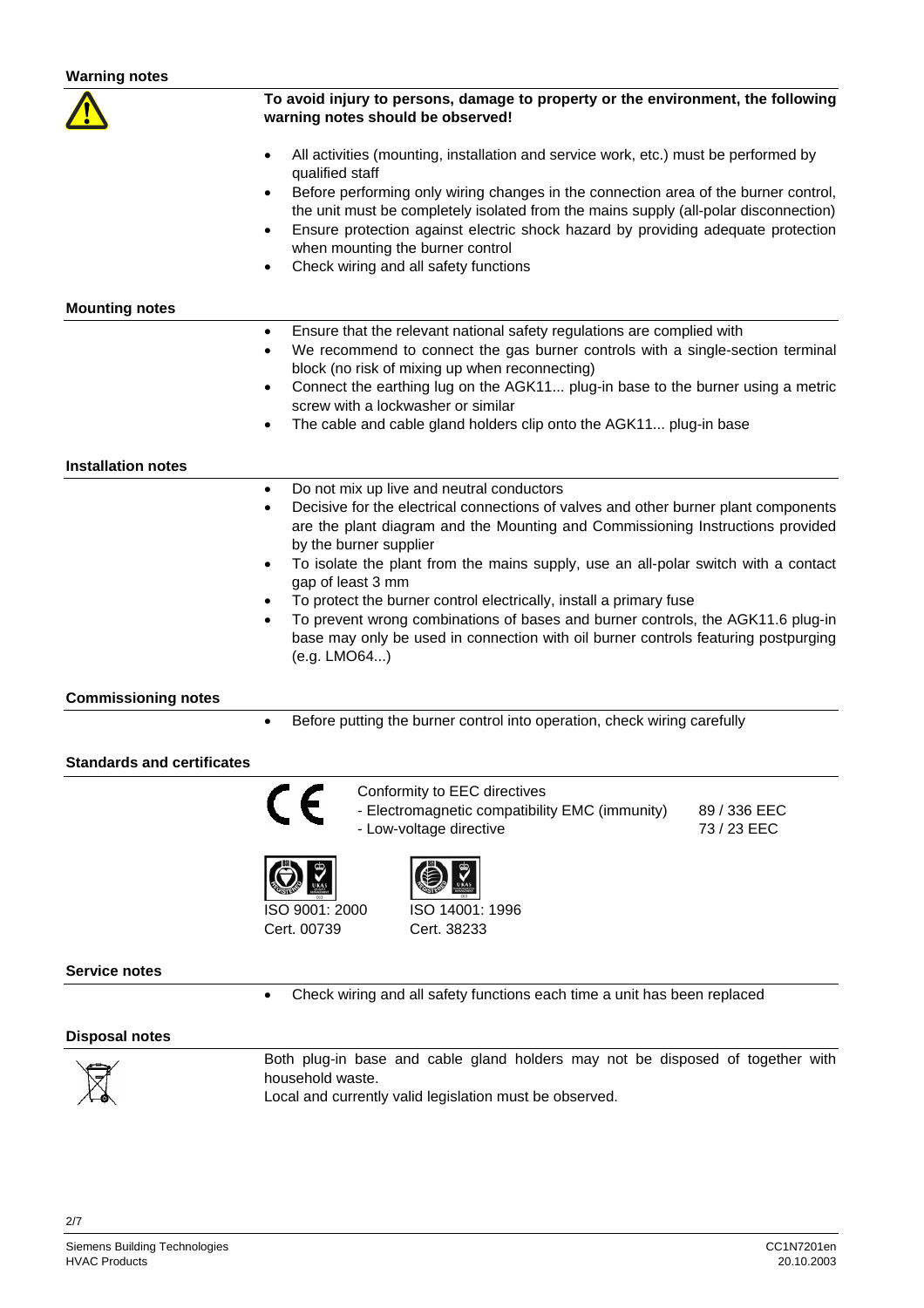## **Mechanical design**

| AGK11 plug-in base            | Made of impact-proof and heat-resistant plastic<br>Accommodates (in addition to the 12 connection terminals):<br>3 neutral terminals, prewired to terminal 2, the neutral input<br>4 earth conductor terminals, joining in a lug for earthing the burner<br>2 auxiliary terminals marked «31» and «32»<br>With 2 holes in the baseplate of the AGK11 for cable entry<br>-<br>Provided with catches on the 2 narrow sides which audibly engage when the<br>burner control is plugged in<br>To disengage, a screwdriver must be slightly tilted in the guiding slots<br>Neutral and auxiliary terminals with self-tapping screws<br>$\blacksquare$<br>Connection terminals with self-locking screws<br>$\blacksquare$<br>Supplied with terminals open to facilitate mounting<br>$\blacksquare$<br>The burner control with the AGK11 is secured to the burner with fixing screws M5 |
|-------------------------------|----------------------------------------------------------------------------------------------------------------------------------------------------------------------------------------------------------------------------------------------------------------------------------------------------------------------------------------------------------------------------------------------------------------------------------------------------------------------------------------------------------------------------------------------------------------------------------------------------------------------------------------------------------------------------------------------------------------------------------------------------------------------------------------------------------------------------------------------------------------------------------|
| AGK11.6 plug-in base          | Color: Silver-grey RAL 9001<br>May only be used in connection with oil burner controls featuring postpurging (e.g.<br>LMO64                                                                                                                                                                                                                                                                                                                                                                                                                                                                                                                                                                                                                                                                                                                                                      |
| AGK65 cable gland<br>holder   | Made of impact-proof and heat-resistant plastic<br>$\blacksquare$<br>Insertable into the AGK11 plug-in base<br>$\blacksquare$<br>With 5 threaded knockout holes for nonmetallic Pg11 cable glands<br>$\blacksquare$<br>3 on the front and 1 on each of the other sides<br>$\blacksquare$<br>Removable                                                                                                                                                                                                                                                                                                                                                                                                                                                                                                                                                                            |
| AGK65.1 cable gland<br>holder | Made of impact-proof and heat-resistant plastic<br>$\blacksquare$<br>Insertable into the AGK11 plug-in base<br>$\blacksquare$<br>With 5 threaded knockout holes for nonmetallic M16 x 1.5 cable glands<br>$\blacksquare$<br>3 on the front and 1 on each of the other sides<br>$\blacksquare$<br>Removable                                                                                                                                                                                                                                                                                                                                                                                                                                                                                                                                                                       |
| AGK66 cable holder            | Made of impact-proof and heat-resistant plastic<br>$\frac{1}{2}$<br>Insertable into the AGK11 plug-in base<br>$\blacksquare$<br>With 6 knockout holes for cable entry, without cable strain relief<br>$\blacksquare$<br>1 x 8.8 mm dia. and 1 x 17 mm dia. laterally, 3 x 7 mm dia. on the front, and 1 rec-<br>$\overline{\phantom{0}}$<br>tangular opening 6 x 20 mm on the front<br>Can be used in place of the cable gland holder (refer to «Ordering»)                                                                                                                                                                                                                                                                                                                                                                                                                      |
| AGK67 cable holder            | Made of impact-proof and heat-resistant plastic<br>Consisting of 2 parts<br>AGK67.1 bottom<br>AGK67.2 top<br>The AGK67.1 has 2 protective noses<br>The burner control with the AGK11 is secured to the burner with fixing screws<br>M4. Protective noses can be broken off to allow the use of M5 fixing screws<br>Connection between AGK67.1 and AGK67.2<br>Via 4 studs and 2 small catches<br>Connection between AGK67.1 and AGK11<br>Via 2 dovetails                                                                                                                                                                                                                                                                                                                                                                                                                          |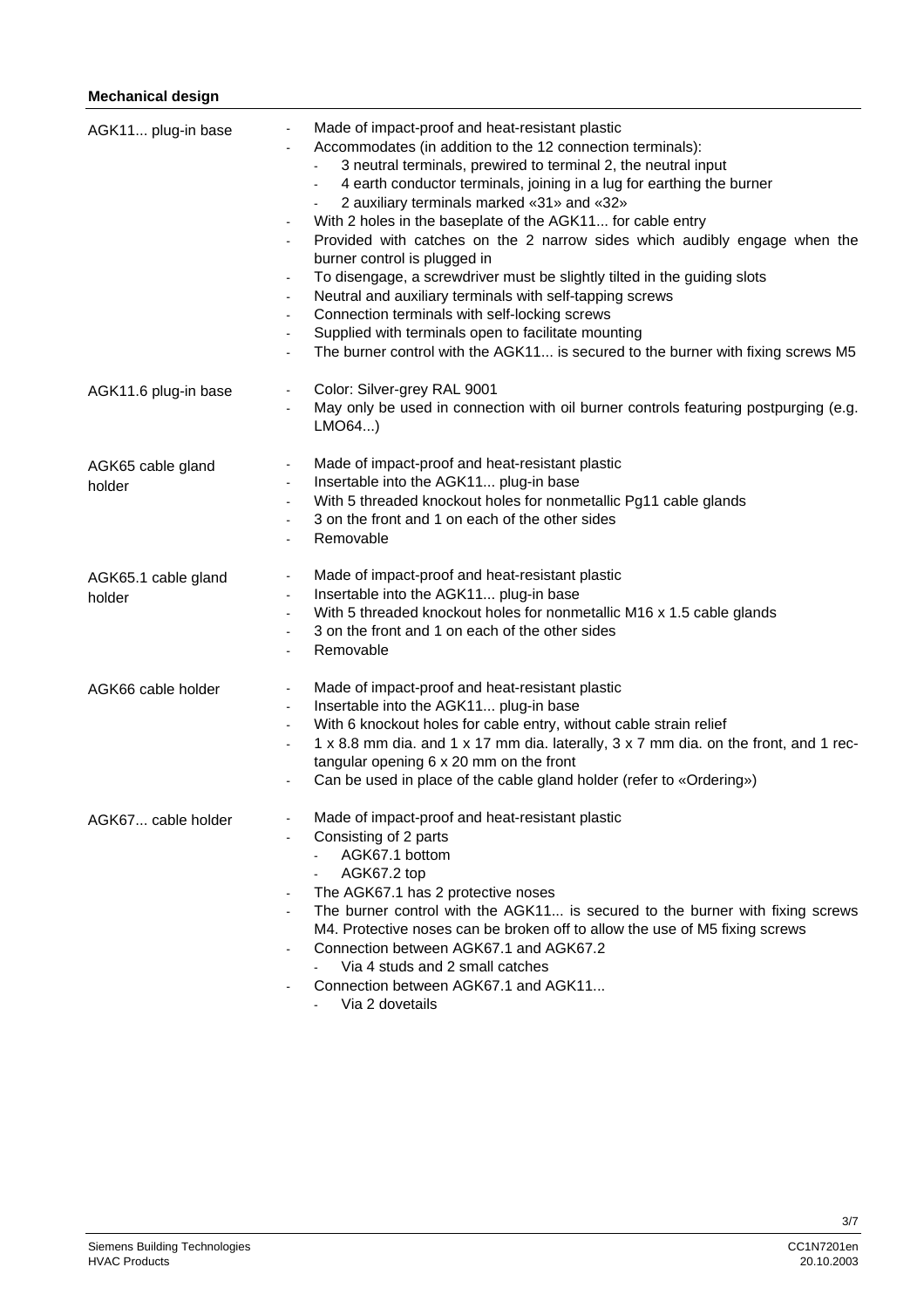## **Ordering**

**Accessories** 

| Plug-in base (standard)<br>With 2 holes in baseplate<br><b>Black</b>                          | AGK11                            |
|-----------------------------------------------------------------------------------------------|----------------------------------|
| Plug-in base (for LMO64)<br>With 2 holes in baseplate<br>Silver-gray RAL 9001                 | AGK11.6                          |
| <b>Cable gland holder</b><br>Pg11                                                             | AGK65                            |
| <b>Cable gland holder</b><br>M <sub>16</sub> x 1.5                                            | AGK65.1                          |
| <b>Cable holder</b> with knockout holes                                                       | AGK66                            |
| <b>Cable holder</b> for strain relief elements, consisting of 2 parts<br><b>Bottom</b><br>Top | <b>AGK67-1</b><br><b>AGK67-2</b> |
| Cable strain relief elements                                                                  |                                  |
| Strain relief, large, for cable dia. 6.8 ±0.2 mm                                              | AGK68.741                        |
| Strain relief, large, for cable dia. 8.2 ±0.2 mm<br>٠                                         | AGK68.742                        |
| Strain relief, large, for cable dia. 9.2 ±0.2 mm                                              | AGK68.743                        |
| Strain relief, small, for cable dia. 4.5 ±0.2 mm<br>۰                                         | AGK68.731                        |
| Strain relief, small, for cable dia. 5.3 ±0.2 mm                                              | AGK68.732                        |
| Strain relief, small, for cable dia. 5.8 ±0.2 mm<br>ä,                                        | AGK68.733                        |
| Dummy element, large (with hole)                                                              | AGK68.721                        |

- Dummy element, large **AGK68.72**
- Dummy element, small **AGK68.71**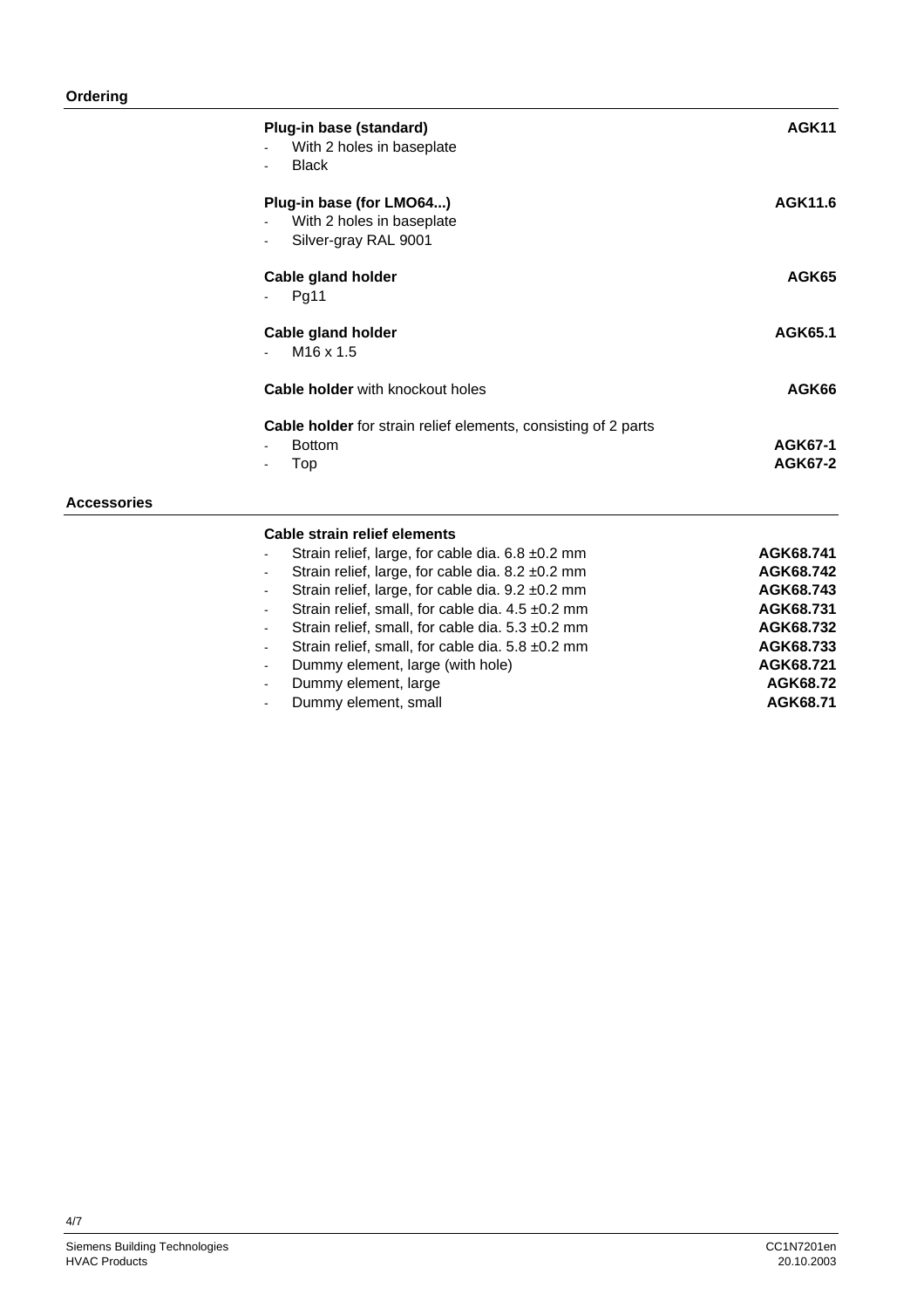#### **Technical data**

| General data       | Weight                                     |                                                 |
|--------------------|--------------------------------------------|-------------------------------------------------|
|                    | AGK11 plug-in base                         | approx. 80 g                                    |
|                    | AGK66 cable holder                         | approx. 12 g                                    |
|                    | AGK65 cable gland holder<br>$\blacksquare$ | approx. 12 g                                    |
|                    | AGK67.1 bottom section                     | approx. 4 g                                     |
|                    | AGK67.2 top section                        | approx. 10 g                                    |
|                    | Tightening torque                          | to EN 60 335-1                                  |
|                    | Cable with ferrules                        | 50 Ncm                                          |
|                    | Loosening torque                           | 40 Ncm                                          |
|                    | Cross sectional areas that can be          |                                                 |
|                    | connected to AGK11                         |                                                 |
|                    | - Terminals 112                            | $min. 0.5$ mm <sup>2</sup>                      |
|                    |                                            | max. 1.5 mm <sup>2</sup>                        |
|                    |                                            | solid or stranded wire with ferrule             |
|                    | - Auxiliary terminals N, PE, 31 and 32     | min. $0.5$ mm <sup>2</sup>                      |
|                    |                                            | max. 1.5 mm <sup>2</sup>                        |
|                    |                                            | solid or stranded wire with ferrule (if 2 wires |
|                    |                                            | are connected to the same terminal, they        |
|                    |                                            | must have the same cross-sectional area)        |
| AGK67 cable holder | Cable strain relief                        | to EN 60 335-1                                  |
|                    | Perm. weight of burner components          | max. 1 kg                                       |
|                    | (suspended)                                |                                                 |
|                    | Length of conductor in a loop              | $min. 10$ mm                                    |
|                    | Neutral and auxiliary terminals            |                                                 |
|                    | Screwdriver<br>$\blacksquare$              | to DIN 5 264                                    |
|                    | or                                         |                                                 |
|                    | Philips screwdriver                        | to DIN 5 260-PZ1                                |
|                    |                                            |                                                 |
| Environmental      | <b>Transport</b>                           | DIN EN 60 721-3-2                               |
| conditions         | Climatic conditions                        | class 2K2                                       |
|                    | <b>Mechanical conditions</b>               | class 2M2                                       |
|                    | Temperature range                          | $-40+60$ °C                                     |
|                    | Humidity                                   | < 95 % r.h.                                     |
|                    | <b>Operation</b>                           | DIN EN 60 721-3-3                               |
|                    | <b>Climatic conditions</b>                 | class 3K5                                       |
|                    | <b>Mechanical conditions</b>               | class 3M2                                       |
|                    | Temperature range                          | $-20+60$ °C                                     |
|                    | Humidity                                   | < 95 % r.h.                                     |



**Condensation, formation of ice and ingress of water are not permitted!**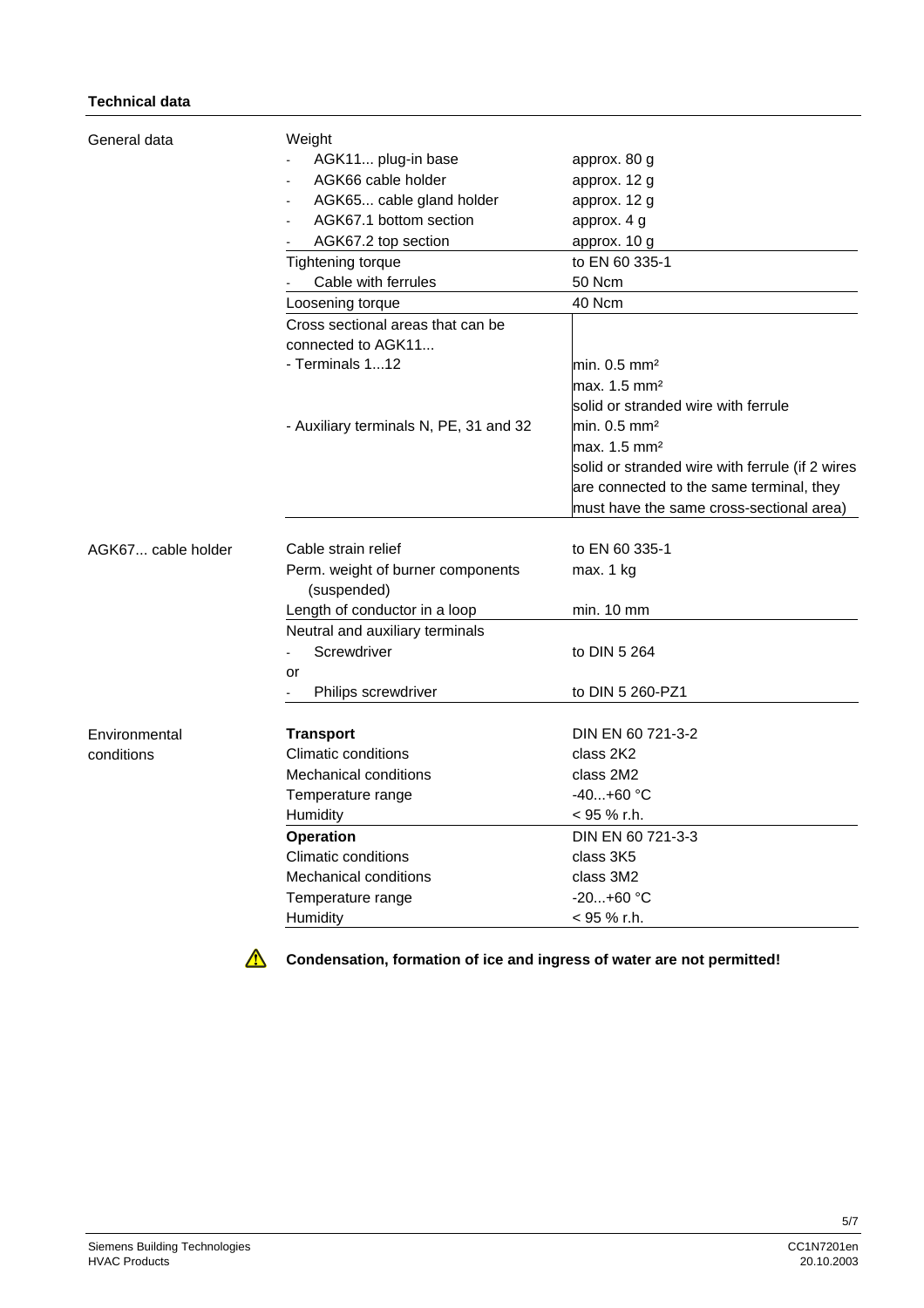#### Dimensions in mm

AGK11... plug-in base



- AGK11... plug-in base with screw terminals
- «A»: Holes for fixing screws
- «B»: Holes for cable entry
- «C»: Earthing lug

«31» and «32»: Auxiliary terminals

«N»: Neutral terminals, connected to neutral input (terminal 2)

Underneath:

4 earth conductor terminals, joining in a lug for earthing the burner

Hatched:

Position of AGK65... cable gland holder and AGK66 cable holder



Connection of earthing lug «C» and fixing screw in «A» to the burner's ground (using a metric screw with a lockwasher or similar!)







60

89

 $08<sup>2</sup>$ O4,4



36,5